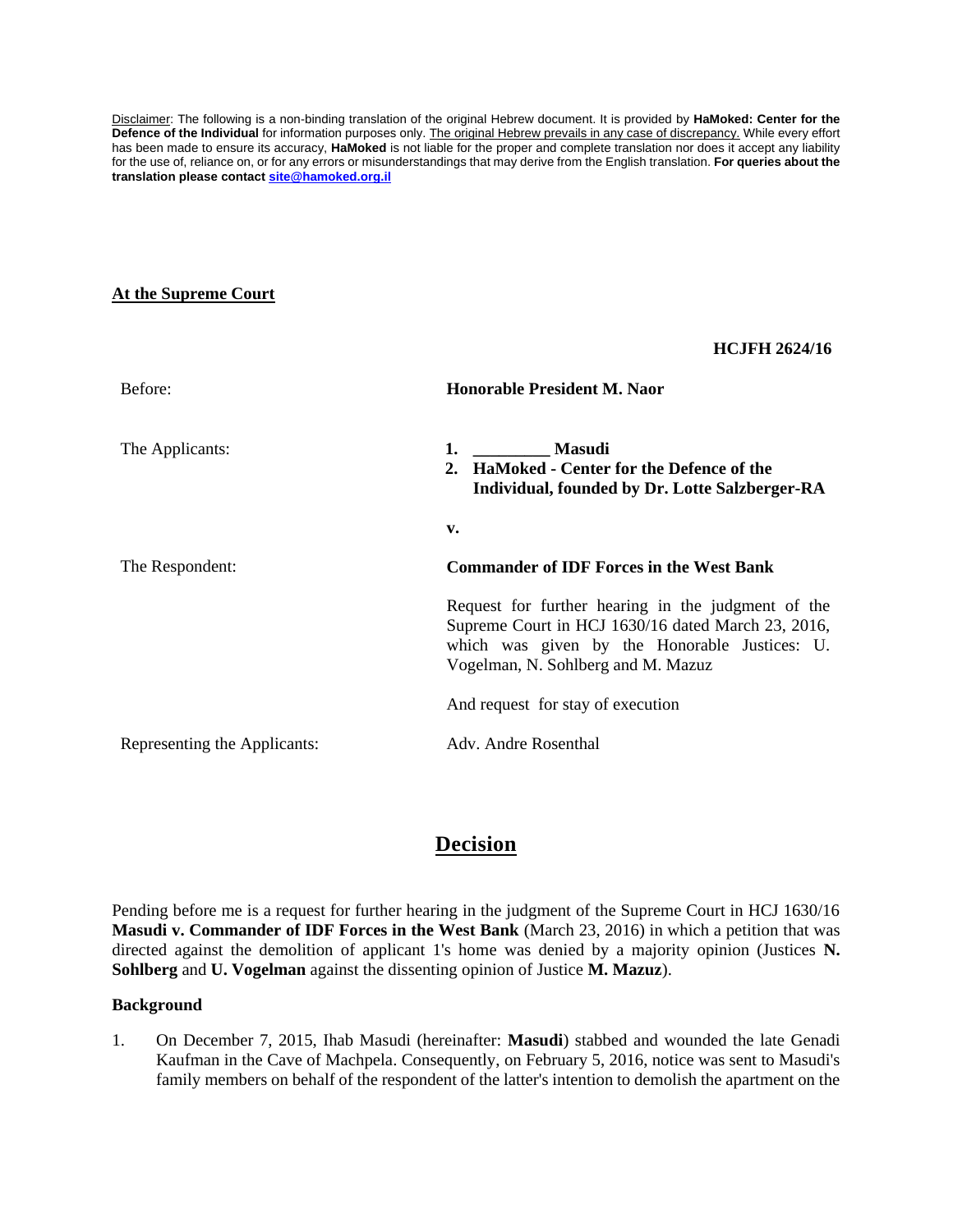first floor of a dwelling in Hebron which served as the residence of Masudi and which is owned by his father (applicant 1), by virtue of Regulation 119 of the Defence (Emergency) Regulations, 1945.

2. On February 10, 2016, the applicants (Masudi's father and HaMoked: Center for the Defence of the Individual) submitted an objection on behalf of Masudi's family against the intention to forfeit and demolish the apartment. The objection was denied on February 23, 2016. On February 28, 2016, a petition was filed against the demolition order and on that very same day an interim injunction was given by this court preventing the execution of the demolition.

## **The judgment being the subject matter of the request for further hearing**

- 3. The petition was mainly directed against the lawfulness of the use of Regulation 119. Justice **Sohlberg** who wrote the main opinion held that there was no reason for deviating from the precedents of this court on the issue at bar, particularly in view of the fact that it has recently been discussed in a host of judgments. With respect to petitioners' argument that the father of the family was not aware of the intention of his son to carry out an attack and therefore should not be punished for his deeds, Justice **Sohlberg** held that arguments of this nature were discussed in the past by the Supreme Court in its judgments, and were denied. Moreover, the respondent argued that he had in his possession privileged information which indicated that individuals close to Masudi expressed support in his actions. However, in the hearing applicants' counsel refused to give his consent for the presentation of said privileged information *ex parte*. In any event, Justice **Sohlberg** held that the open material which was presented to the court sufficiently substantiated the decision of the military commander in the case at bar. For these reasons Justice **Sohlberg** was of the opinion that the petition should be denied.
- 4. Justice **Vogelman** did not see any alternative but to join the conclusion of Justice **Sohlberg**. Justice **Vogelman** noted that the different opinions which have been recently expressed in case law, strengthened him in his opinion that the lawfulness of the use of Regulation 119 should be re-visited. However, "in view of the many judgments which followed the rule… the rule should be re-visited by an expanded panel rather by a panel of three" (paragraph 3 of his opinion). Therefore, according to Justice **Vogelman**, for as long as case law has not changed, there is no cause for the intervention of this court "since the case at bar is no different than the main stream of the cases which were adjudicated by us" (*Ibid*.)
- 5. Justice **Mazuz** had a different opinion. According to him, the use of Regulation 119 evoked difficult legal questions which in his opinion have not yet been addressed by this court in its judgments in a sufficient and up-to-date manner. Justice **Mazuz** reminded that in a previous case (the subject matter of HCJ 8150/15 **Abu Jamal v. GOC Home Front Command** (December 22, 2015)), he had broadly discussed the difficulties associated with the exercise of the sanction against innocent family members and expressed his opinion according to which it should not be exercised against uninvolved family members. In this context, Justice **Mazuz** noted that in the case at bar the respondent argued that individuals close to the perpetrator Masudi have indeed expressed support in his actions, but no argument was raised as to the any involvement or knowledge on the part of his father (applicant  $1$ ) – whose home is designated for demolition by the respondent. Justice **Mazuz** noted further that the petitioners refused to grant their consent for the court's review of the privileged information *ex parte* after the respondent refused to clarify whether the information in his possession pertained to the family members of the perpetrator or not. In view of the above, Justice **Mazuz** did not join the position of Justices **Sohlberg** and **Vogelman** who denied the petition. He however noted that he joined the call of Justice **Vogelman** for having the issues associated with the use of Regulation 119 revisited by an expanded panel. Hence, the petition was denied by a majority opinion as aforesaid.

## **The request for further hearing**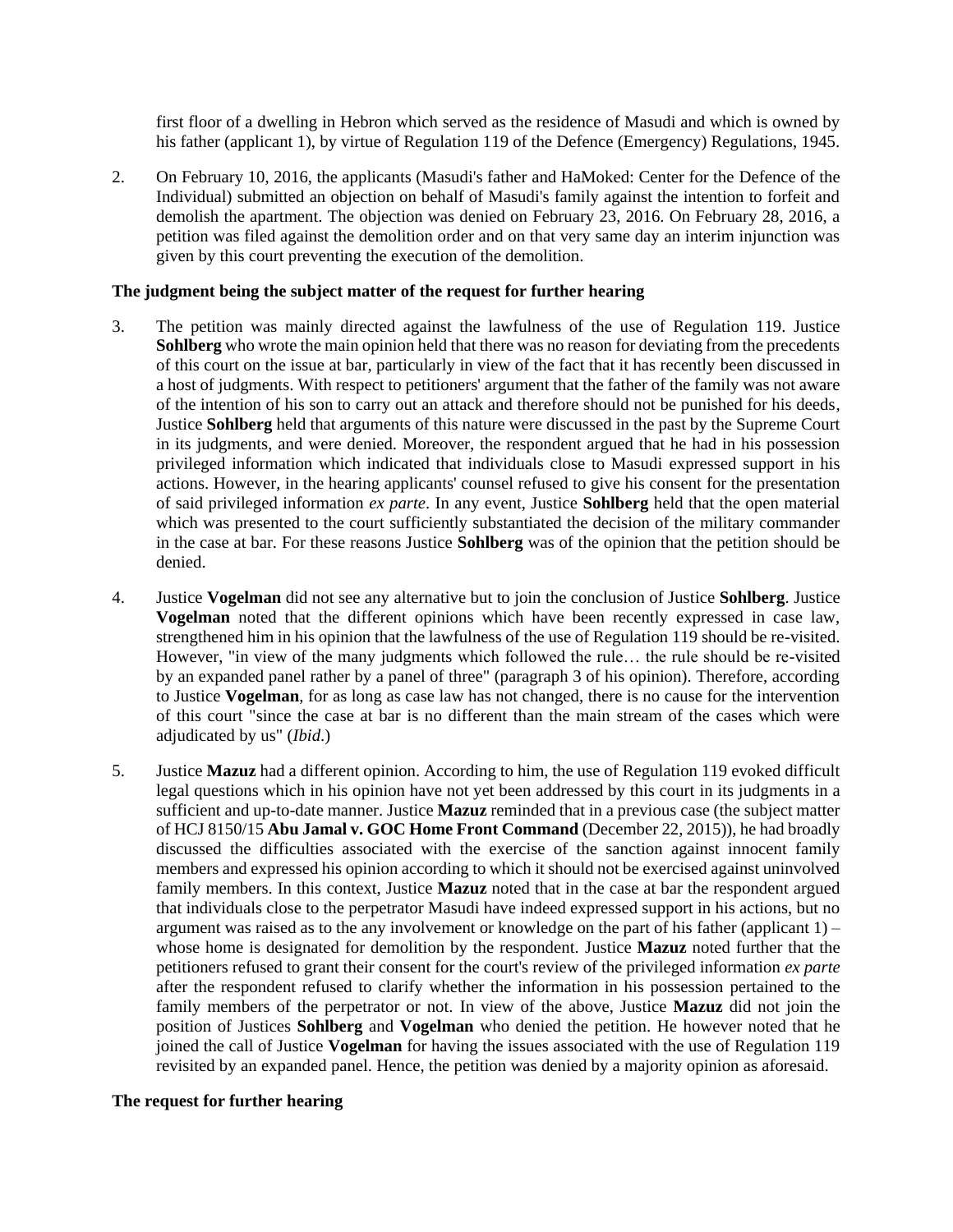6. In the request reconsideration of the lawfulness of the use of Regulation 119 is requested. In addition an interim order was requested preventing the respondent or any one of his behalf from carrying out the demolition order against the apartment of applicant 1. Firstly, the applicants emphasized that in the case at bar two of the three justices of the panel were of the opinion that a hearing by an expanded panel was required. In addition, the applicants relied in their request on the judgment in HCJ 1938/16 **Abu Alrub v. Commander of IDF Forces in the West Bank** (March 24, 2016), which was given one day after the judgment being the subject matter of the request at bar was given, in which two out of the three justices of the panel also discussed the difficulties associated with the use of Regulation 119. The applicants argue that the time is ripe for further review of the legal issues of principle associated with the use of Regulation 119. These are the grounds for their current request for further hearing.

## **Deliberation and decision**

- 7. The request should be denied. It is not the appropriate case for considering further review of the issues of principle pertaining to the use of Regulation 119 before an expanded panel of this court. The judgment being the subject matter of the petition was given on March 23, 2016. It was held by a majority opinion that the interim order would expire within one week from the date of the judgment (namely, March 30, 2016), so as to enable the applicants to submit an engineering opinion and for making the necessary arrangements in anticipation of the coming demolition. The request for further hearing was submitted today (March 30, 2016), in the afternoon, on the expiration date of the interim order and virtually at the last minute, although the request could have been submitted earlier. The format of the request is problematic. The request was submitted without material reasons and without a real discussion of the legal issues underlying the use of Regulation 119. In fact, the vast majority of the request consists of complete citations of minority opinions and sole opinions from recently given judgments. Towards the end of the request, applicants' counsel noted that should the court accept the request for further hearing, he requested to submit written arguments which will consist of "a detailed discussion of the legal questions which arise in this matter". This format of request for further hearing does not reconcile with regulation 5 of the Further Hearing Procedure Regulations, 5744-1984, which provides that "the applicant will specify in the petition the arguments concerning the fact that the ruling is contrary to a previous ruling, or concerning the difficulty or innovation of the ruling which was given in the matter, each argument separately, and will specify the authorities used by him to substantiate his arguments." (See and compare CrimFH 1077/14 **Attorney General v. Malka** (March 16, 2014)).
- 8. Moreover, a review of the judgment being the subject matter of the request for further hearing indicates that it does not contain a detailed and in-depth discussion of the legal issues associated with the use of Regulation 119, and thus, it does not contain an express and detailed ruling (See and compare: HCJFH 360/15 **HaMoked: Center for the Defence of the Individual founded by Dr. Lotte Salzberger v. Minister of Defense**, paragraph 4 (November 12, 2015)). Indeed, two out of the three justices of the panel commented that in their opinion a further review of the issue by an expanded panel was required. However, these comments, in and of themselves, do not establish a cause for further hearing.
- 9. The request at bar was submitted as aforesaid on the last day of the stay of execution period (although it could have been submitted earlier). Given the fact that the request fails to specify material reasons, I did not find reason to hold in these proceedings a further hearing on the general question regarding to the lawfulness of the use of Regulation 119. This is not the way to submit a request for further hearing. I do not express an opinion on whether in another case the court may consider holding a further hearing on any question which may pertain to the use of Regulation 119.